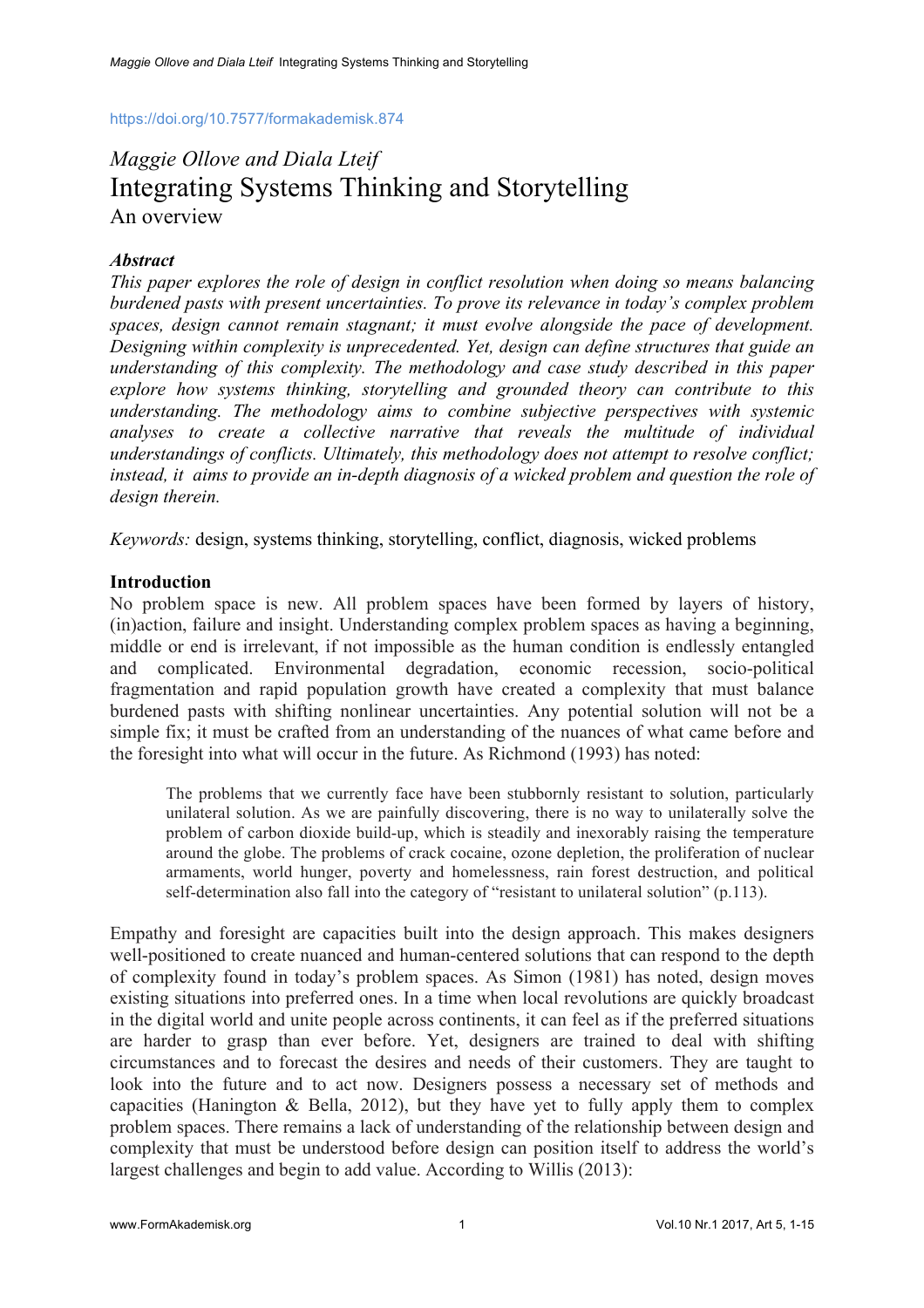If design is to be the means towards a radical change of direction of our ourselves and our made-world, if we are to move from the 'existing situations into preferred ones' – it cannot be understood and confined within its current forms. It has to change into a far more ambitious and intellectually informed practice (p. 1).

For design to begin to situate itself within complexity without overburdening already crowded problem spaces, it must differentiate itself from other fields by offering alternatives to what already exists. This paper seeks to explore whether design has the ability to offer such alternatives, and it suggests a possible methodology that can be used to arrive at these alternatives within the most stuck and stagnant problem spaces. In other words, it aims to answer the following question: Does design have the ability to find understanding, clarity and insights that can lead to action?

Explored conceptually since World War II (Mindell, 2002), systems thinking is a methodology that comprehends how individual parts are integrated into the whole. It supersedes previous methods of understanding through, "analysis (to gain knowledge of the system by understanding its parts) with synthesis (explaining the role of the system in the larger system of which it is a part).

Analysis is useful for revealing how a system works but synthesis reveals why a system works the way it does" (Ackoff, 1999, p. 3). However, the term, 'synthesis', should not be misunderstood as a simple coming together or fluid process of understanding. Rather, systems thinking should be respected as a tool that can reveal complexity by displaying the entirety of a wicked problem. It is a way to diagnose or understand, on the greatest scale, while examining the 'what is' in nuanced detail. In no way is this simple or clarifying.

Making no attempt to discover why a system works the way it does only results in superficial designs. According to Pourdehnad, Wexler, and Wilson, (2011, p. 3) "one of the consequences of Systems Thinking is the willingness to sacrifice the performance of the part for the performance of the whole."

As a complement to systems thinking, design can begin to thrive in complexity. Indeed, when systems thinking is applied to designing spaces, the intricate layers and subtle moments within complex problems are exposed. The unknown is acknowledged, and the details are pertinent rather than being beside the point. As Pourdehnad et al. (2011) noted:

It is possible—and necessary—to create an approach that explicitly incorporates the strengths of each (systems thinking and design thinking), thereby addressing their gaps and increasing the chance of creating sustainable solutions to the wicked problems facing organizations and society today (p. 13).

Using this expanded understanding of cognition, design can complement a systems thinking approach and enter into conversations about the so-called 'wicked problems', a term coined by Rittel and Webber (1973). Defined in their nominal article, wicked problems are the problems that are most malignant, tricky and unsolvable (Rittel & Webber, 1973). As opposed to tame problems, wicked problems arise when multiple intertwined elements lack clarity or distinction, thus testing the capacity and possibilities of the design. When the relationship between systems thinking and design is activated, wicked problems can be tackled with creativity, design thinking, contextual mapping and road-mapping of potential unintended consequences (Buchanan, 1992).

Perhaps the need for systemic understanding and innovative insights, as well as the frustration that can result when these are absent, is never felt more keenly than in complex conflict, where the most wicked of problem spaces can be found. In conflict mediation, conflict is defined as an interaction of interconnected people pursuing multiple opposing goals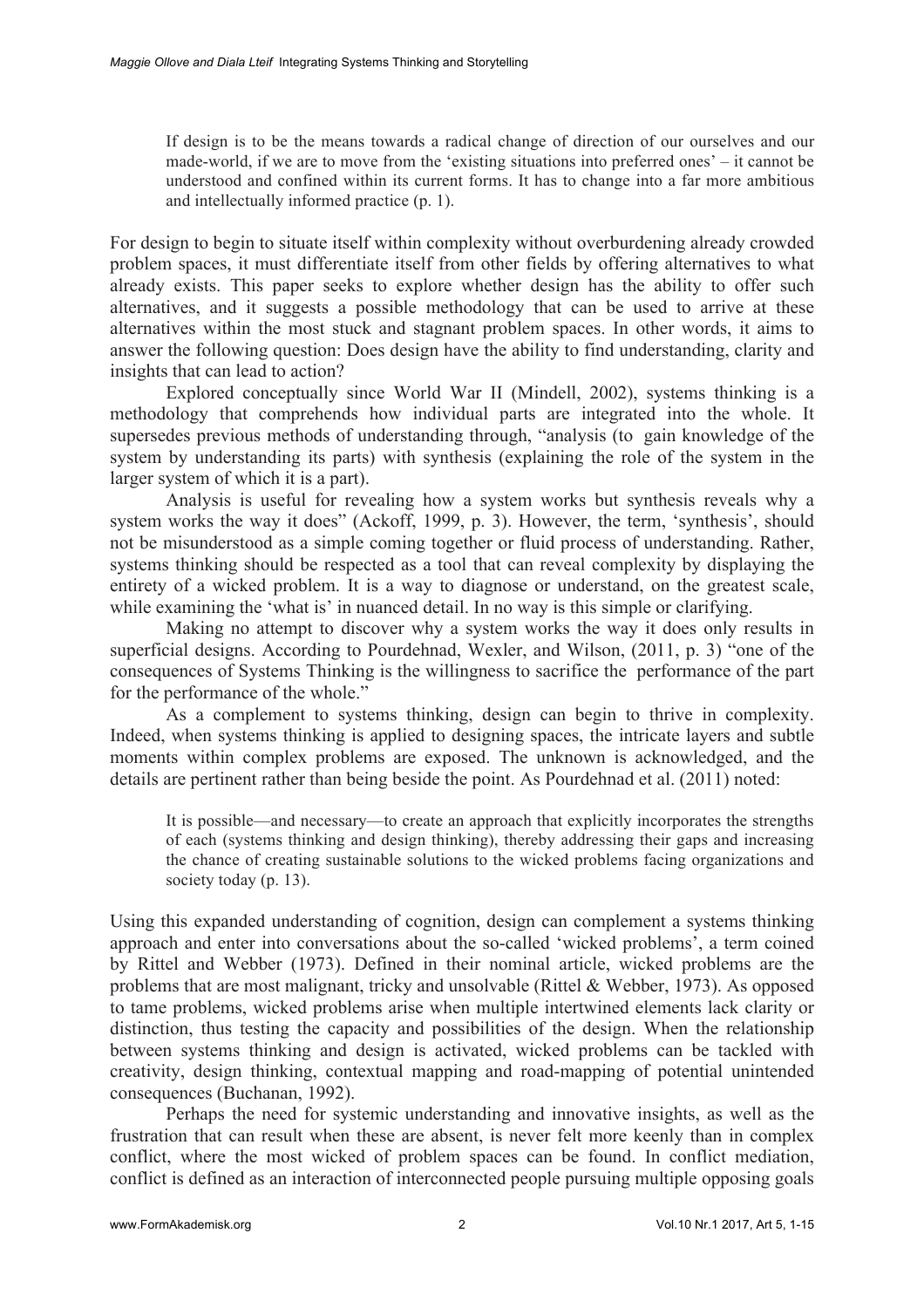(Barki & Hartwick, 2004). In terms of systems thinking, conflict can be understood as the lack of alignment within or consciousness of the system, whether this be an individual not understanding her/his position in the larger context or the system not being responsive to the needs of the individual. The key idea is that conflict is multi-layered; it is formed by perceptions, actions and feelings (Mayer, 2012). These individual characteristics are compounded within complex conflict, which is a combination of the tensions of multiple people or perspectives that often overshadow any single individual.

Isolating systems thinking in complex conflict is too large-scale of a task, and it does not incorporate individual sentiments, reactions and empathies. These are the very means through which persons—the individual parts of the system—identify with conflict. To counter this, it is necessary to focus on the individual and subjective within a conflict, and to include the connection between multiple perspectives that form the collective subjective. Design is a field that has been shaped by the basic need of making things work for individuals; thus, it can be relied on to integrate these perspectives in ways that complement larger-scale systems thinking methodologies. According to Jones (2016):

Systems theory and design thinking both share a common orientation to the desired outcomes of complex problems, which is to effect highly-leveraged, well-reasoned, and preferred changes in situations of concern. A central difference in perspective is that systems thinking (resulting from its theoretical bias) promotes the understanding of complex problem situations independently of interventions or solutions (p. 1).

Systems thinking can sort through the complexity of differing actions, feelings and perceptions in conflicts, while design introduces the individual perspective and leads the way towards change. By directly connecting these two methodologies, the strengths of each are amplified. This was tested through several recent case studies in which different organisational structures experienced conflict. This included conflict in hierarchical organisations, conflict in grassroots organisations, citywide conflict and the large-scale challenge that Lebanese people struggle with to re-define their nation after a war but amidst continuing corruptions and tensions. What was found is that without the capacity to include individual subjectivities, systems thinking loses the ability to identify a complete diagnosis of a problem space; therefore, it will not lead to the design of viable, substantial solutions. A whole is greater than the sum of its parts, but neglecting the parts cannot create a whole. Moreover, when individual subjectivities are located within the broader system, previously overlooked insights are found. Deriving systems thinking directly from subjectivities strengthens and encourages systems mapping or diagrams and enables more rigorous understandings that acknowledge the political and biased nature of the problem space. Only in this way can problem space (even in the most complex conflict) reach a consequential level of diagnosis that is formed from a comprehension of the present that can be reframed with concrete insights to reveal the emerging design potential.

This paper introduces a methodology that leverages systems thinking and storytelling to locate an in-depth diagnosis of conflict based on individual perspective. The first section addresses the methodology. This is followed by a section dedicated to one of the case studies conducted in Beirut, Lebanon, a capital struggling with the aftermath of a civil war. That section is immediately followed by a reflective section that extracts the knowledge and lessons learned from the application of this methodology. The paper concludes by discussing the larger role of design and designers within complex problem spaces.

## **The proposed methodology**

The goal of the methodology is to find clarity and understanding within complex conflict. Through an accessible and engaging diagnosis, or understanding, of conflict, this proposed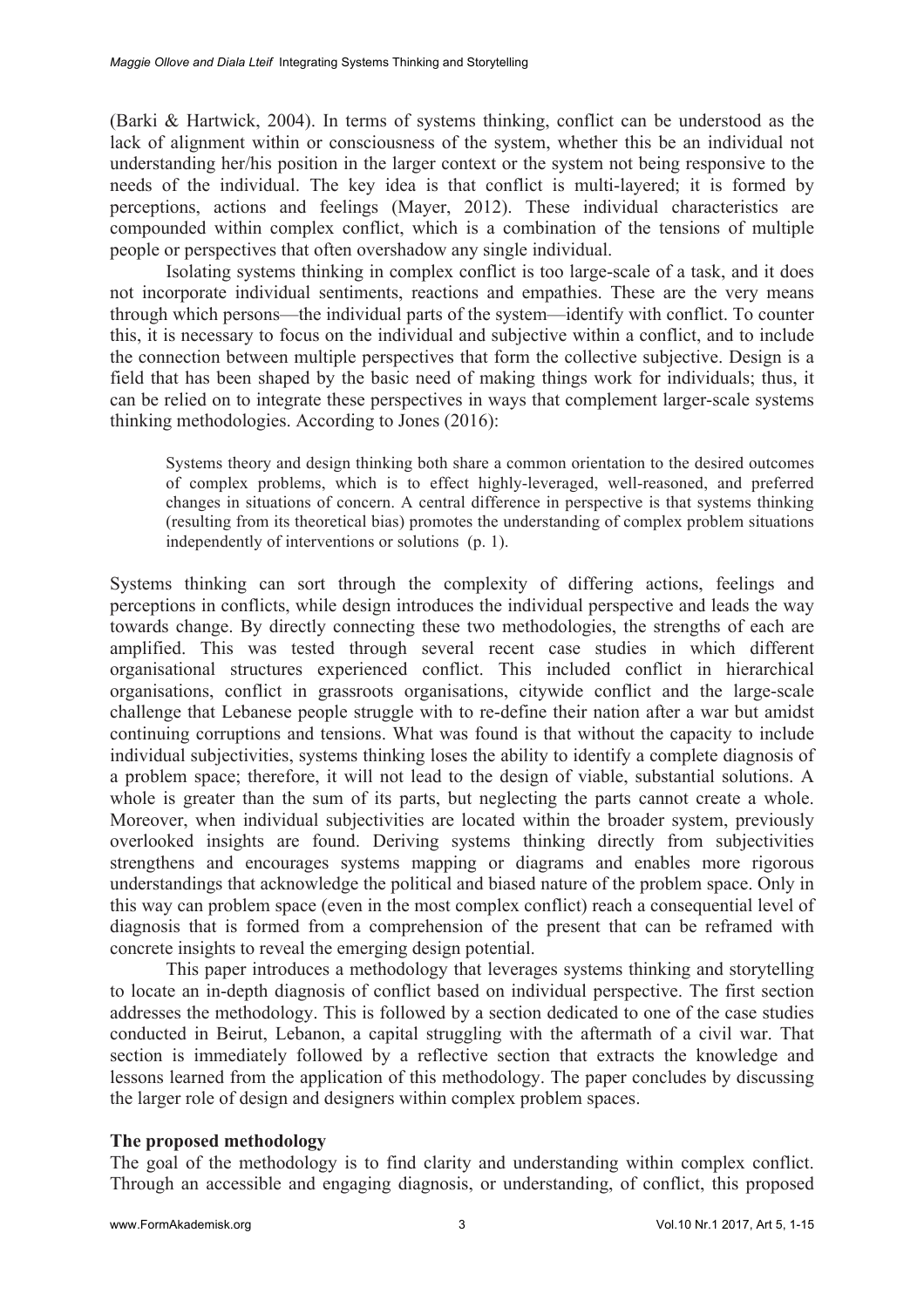methodology raises individual consciousness and identifies a way to enter into the systemic problems using the personal subjective experiences of individuals as revealed through stories. By connecting individual stories and experiences to inform the building of an intertwined system, it is possible to reveal the perception of the complexity of relationships within conflict. Tying the stories directly to the system creates a more informed, more useful and more ethical understanding of a conflict derived from individual subjectivities and framed by the larger systemic issues that impact a system.

The Design Align methodology described in this paper creates empathy by uncovering a diverse range of perspective through storytelling. This methodology relies on the built capacities of designers to strike a delicate balance between systems thinking and storytelling. Understanding conflict through the inclusion of various perspectives can extend empathy from the individual to the conflict itself, creating a re-framed understanding. At the same time, Design Align extracts data and information directly from the stories to learn about the conflict. By mapping relationships between different stories, new insights can be revealed and strategic points of intervention can be identified that address larger-scale concerns. Through pattern-finding, clustering and re-clustering of information, patterns and themes can begin to emerge from the system. These themes are re-framed as a narrative, which takes on different visual and auditory forms depending on the conflict and the people involved. This accessible form of the narrative conflict—this in-depth diagnosis—is handed back to the individuals living in conflict as well as the original storytellers. The narrative is now theirs. The next section provides a detailed description of Design Align, a four-step methodology.

## *Story collection*

Winslade and Monk (2000, p. 3) have noted that "People grow up amid a multitude of competing narratives that help shape how they see themselves and others". Stories define the people who tell them; they are an expression of self. In a neurological sense, stories assist the human brain in navigating the world. Stories allow people to test out scenarios in a safe way before deciding how to act in reality. Eagleman (2012) stated:

Clever animals don't want to engage in the expensive and potentially fatal game of physically testing every action to discover its consequences. That's what story is good for. The production and scrutiny of counterfactuals (colloquially known as "what ifs") is an optimal way to test and refine one's behavior (p. BR17 ).

However in conflict, stories are known to take on other purposes. Storytelling is most widely used in the aftermath of complex conflict; people in these situations benefit from storytelling in order to heal from and reflect on their experiences. This type of storytelling has been seen after such grotesque events as the Rwandan genocide (Fullerton, Steward, & Morgan, 2013) and the Holocaust (Fold 3, 2013). Storytelling helps people comprehend and reflect on past events to eventually, and hopefully, move forward.

During ongoing conflict, stories tend to show up in a very different way and have a different effect. Myth building refers to the idea that opponents in conflict understand one another through grandiose stories that have little to do with reality. These myths become ingrained in everyday life and affect how people relate to others and to the conflict itself. This mythical perception of the 'other' becomes the more difficult conflict to overcome, and Design Align focuses its efforts on this type of complex conflict. A particular focus is how the myths associated with the conflicts are subject to domestic political manipulation, how 'enemy images' are created and how this, in turn, serves to impede the ability to solve those conflicts. The image of the 'enemy' is one of the most pernicious cancers gnawing away at societies in conflict (Kvarchelia, 2013, p. 10).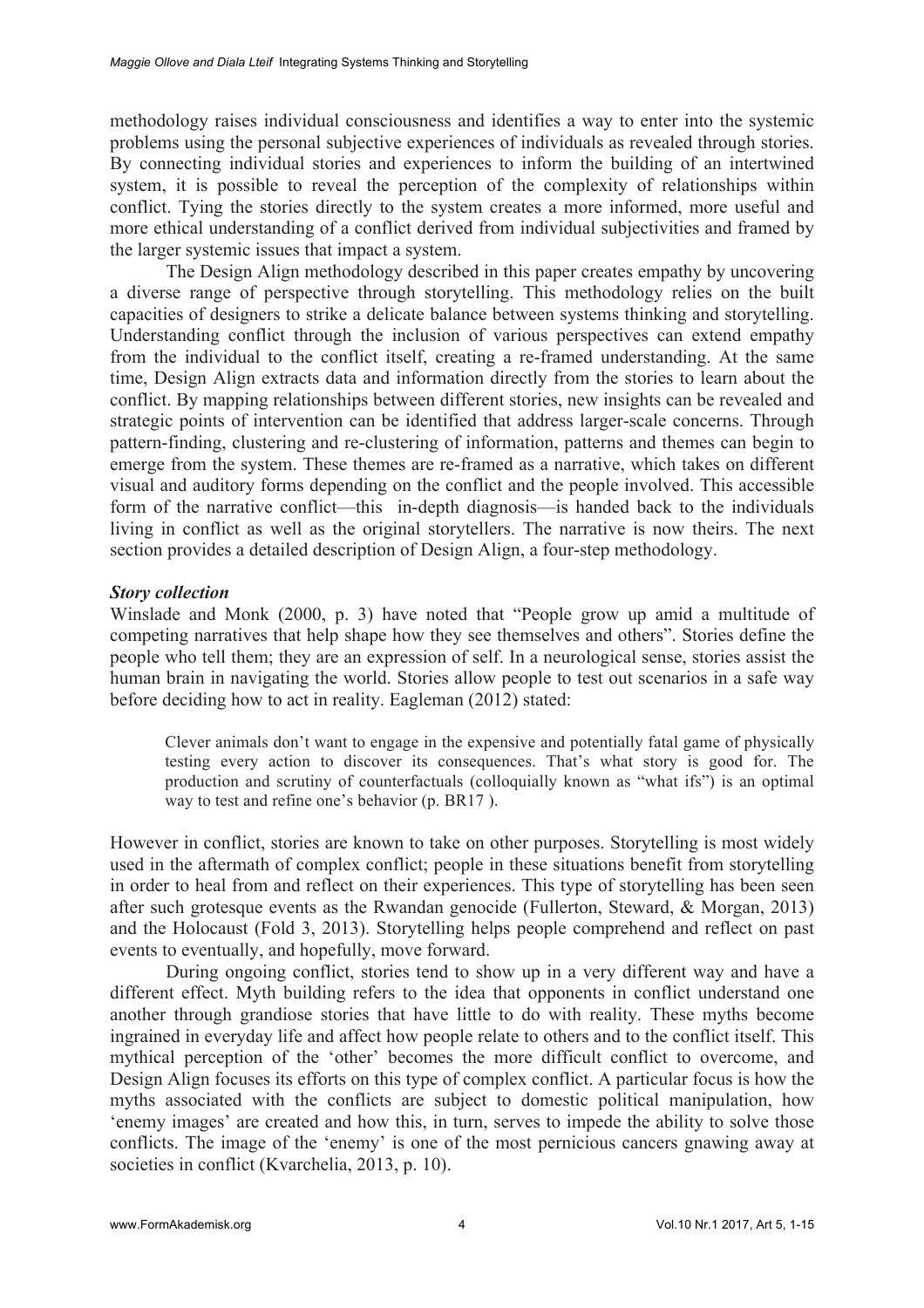Searching for subjective perspectives within conflict unearths an endless supply of individual stories and, therefore, endless ways to understand a conflict. The story phase of the Design Align methodology negotiates this truth by focusing on the collection of diverse perspectives and by avoiding 'totalizing descriptions'—a subjective description of the conflict tightly woven around the specific experience of an individual that sums up a complex situation through one person's perception (Winslade & Monk, 2000). This occurs when an individual perceives a conflict only from her/his own subjective standpoint and cannot comprehend or include other perspectives. An inclusive process of story collection invites participation and maintains respect for all stories and points of view. Yet, amongst the multiple subjectivities collected during this phase, commonalities and overlaps appear as the individual experiences begin to merge.

Stories come in many different forms—visual, oral, written, the performed, and so on. To gather a diverse range of stories and remain accessible, the Design Align methodology uses tools to appeal to different types of storytellers. Descriptions of two different story collection tools are described below: an interview-style conversation and a visual-style represented through live mapping.

## *Storytelling through conversation*

With the aid of an interview protocol, a story collector guides storytellers through a telling or retelling of their story. The storytelling phase must continue into the analytical phase. To achieve this through conversation, the story collector asks the storyteller to respond to different themes and scales of conflict. For example, the story collector first asks a question focused on the individual, perhaps asking how a conflict affects the storyteller's daily routine. With this low-stakes question, the story collector speaks from a place of comfort and builds confidence in the storyteller's answers and her/his trust in the questions.

This is an incredibly important insight and strategy, especially for storytellers who are otherwise hesitant to make claims about larger issues. By relying on the storyteller's personal story, Design Align locates an entry point to then discuss more complex issues. From the personal, the storyteller is guided towards speaking systemically about how daily routines are connected to the larger scale conflicts. The exact questions differ greatly depending on the context and conflict, and they are responsive to the storyteller. However, in general, the path moves from the individual to relationships between individuals, and then to the individual's relationship with a group, to the community, and so on.

## *Storytelling through visualisation*

In addition to listening and asking guiding questions, the story collector also has a separate task: to diagram or live map the story. This visualisation process has been accomplished in different ways and has been very effective. For several storytellers, there is great value in the ability to visually see what is being said. Many storytellers have proclaimed that seeing their conflict in this new way was incredibly important. On more than one occasion, storytellers revealed insights, astonishment or clarity during this stage of the process. One participant noted that seeing the conflict on one piece of paper made it feel easier to overcome. In order to not downplay the significance, it should also be emphasised that the visualisation step aligns closely with current peace-building initiatives. According to Maiese (2003):

Peacebuilding measures also aim to prevent conflict from re-emerging. Through the creation of mechanisms that enhance cooperation and dialogue among different identity groups, these measures can help parties manage their conflict of interests through peaceful means. This might include building institutions that provide procedures and mechanisms for effectively handling and resolving conflict (p. 2).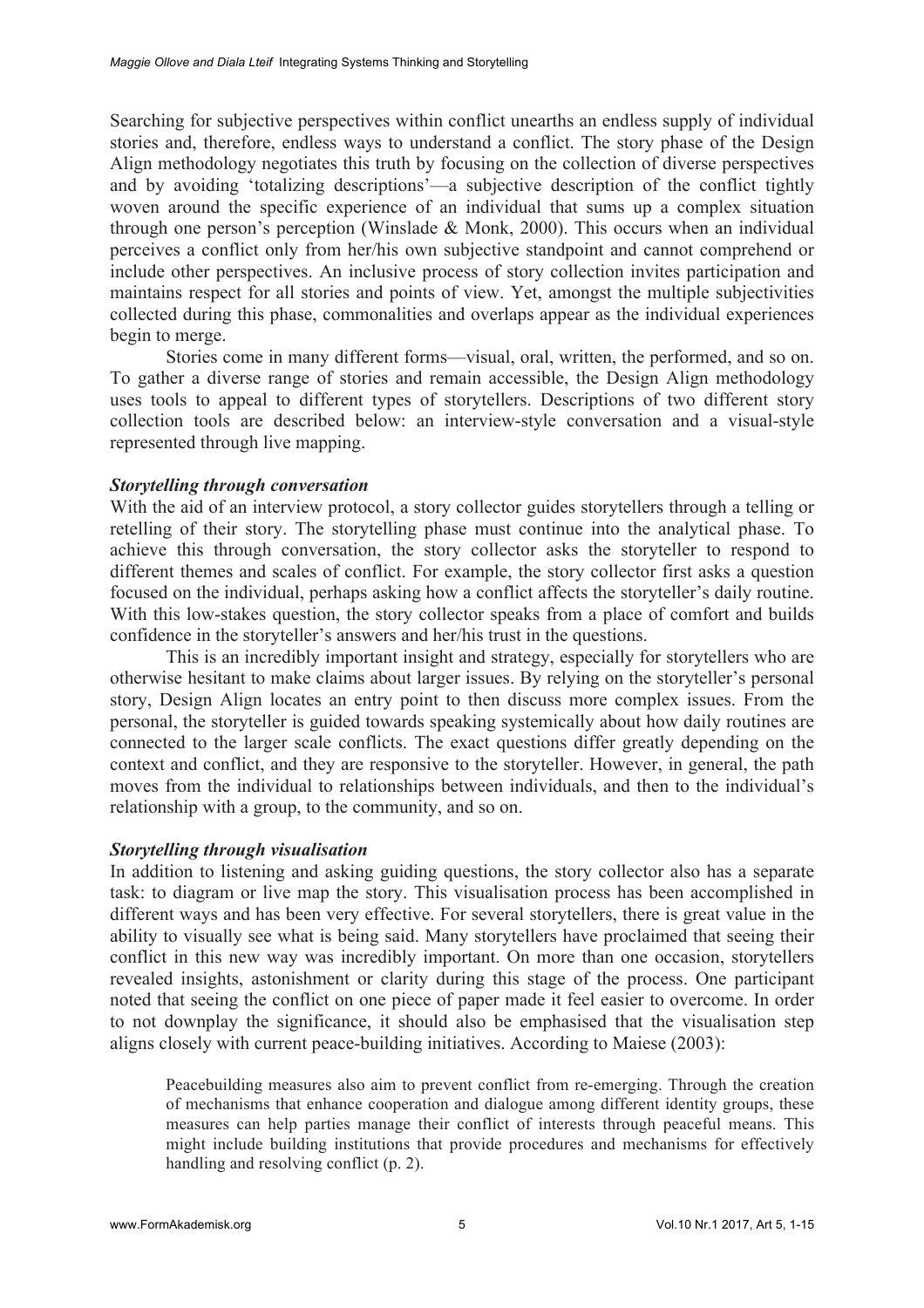By visually revealing what an individual says, it is possible to begin the process of renegotiating one's identity in relation to the conflict and in relation to other individuals involved in the conflict. This creates a space for dialogue surrounding the conflict and emphasises the dialogic intentions of the Design Align methodology.

Stories are a tool to understand and relate to conflict. The human brain makes sense of complex conflict through stories, and a person can even begin to analyse and reflect on painful memories through stories. As Carl Jung said, "the healing of trauma only begins when the traumatised person is able to transform traumatic events into a logical and coherent narrative"(as cited in Andermahr & Pellicer-Ortín, 2013, p. 2). Another value of storytelling that is often left unexplored is the ability of stories to help imagine preferred scenarios. A vision of the future is exactly what is needed in moments of complex conflict. Thus, alongside the comprehension of the past and present, the interviewing protocol used in the Design Align methodology aims to collect ideas and visions for the future. Even if these notes seem small or are seemingly insignificant, collecting them for the future hints at what is possible. They are the foundation upon which an individual can take what is and turn it into a preferred future.

# *Analysis*

As Ackoff (1999, p. 3) noted, Albert Einstein once said, "Without changing our patterns of thought, we will not be able to solve the problems we created with our current patterns of thought." By acknowledging the relationship between systems thinking and design, the Design Align methodology has evolved from previously argued reasons for overlapping worldviews. While this paper does not have the capacity to present the full argument, it will provide a brief explanation. While systems thinking and design have built different languages, metaphors, knowledge and experiences, fundamental overlaps exist, specifically in how these factors relate to the future. The designer notion of creating preferred alternative futures is reminiscent of systems thinkers who "generally, aim to do something today to improve the system tomorrow" (Pourdehnad, Wexler, & Wilson, 2001, p. 6). A vision for the future along with the desire to act towards creating that future, aligns systems thinking and design thinking. By drawing parallels between these worldviews, systems thinking and design thinking can strengthen each other by examining the methods, tools, questions and drivers used by each approach.

The analysis phase of the Design Align methodology introduces systems thinking into a design conversation. This next phase identifies the connections and disconnections between stories, moving from the individual level to the systemic level. The system includes diverse stories that are brought together in a holistic visualisation that captures many subjective perceptions of the conflict. This creates a highly politicised systems map that diagrams the conflict through the lens of the collective subjective. The resultant map also portrays the perceived, the agreed upon, the conflicting situation and the possibilities for preferred futures. Through this messy visualisation the conflict in all its complexity is revealed.

Drawing systemic knowledge directly from the stories allows individual subjective experiences to inform the larger-scale understanding. This stage involves a layering process that leads to pattern finding. The placement of elements in the systems diagram adds clarity as every introduced element reveals a new perspective and a new potential for patterns to form and insights to emerge.

By connecting individual stories to a structure that invites analysis, the ethnographic process can begin to be informed by the system analysis. However at this point it does not dive deeper into the insights found from the overlaps in individual stories. To do so, it was necessary to develop a research approach as a guide. Drawing on a method from the social sciences, grounded theory became the most effective approach to adapt. The grounded theory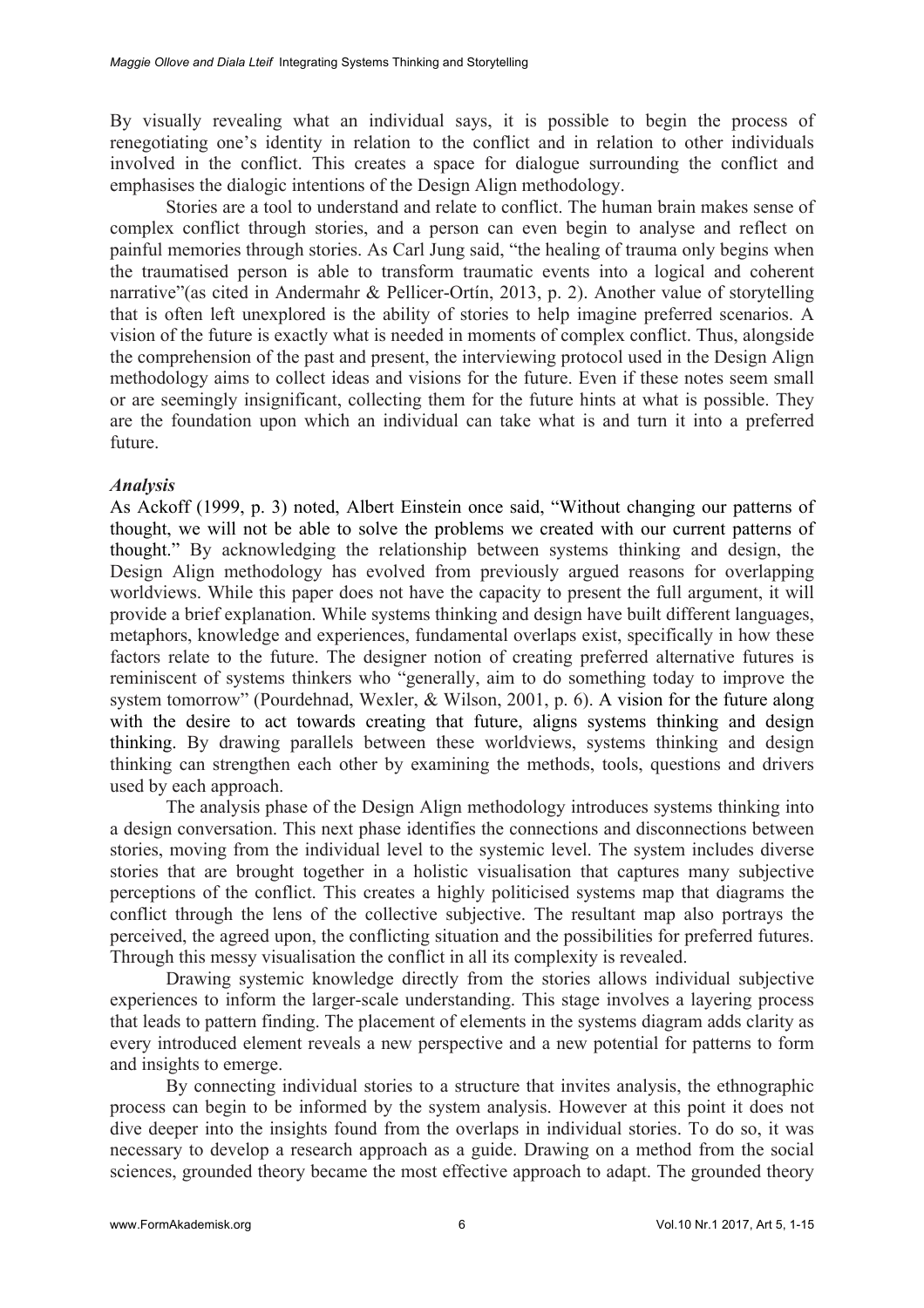approach was developed in the 1960s by Barney Glaser and Anselm Strauss (1967) as a reaction to the quantitative positivist paradigm dominant of that epoch. In essence, this method aims to extract theory from qualitative data through a systematic analysis by "interpreting [the] meanings or intuitive realizations" (Charmaz, 2006, p. 36). Emphasising the overlaps from the previous step, this method extracts themes from the systems diagrams grounded in the empirical realities. In other words, themes are established from the organisation and reorganisation of the raw data—the systems and the stories. According to Tummers and Karsten (2012, p. 8-9) "the supposed advantage of this is that the theories that are being developed, almost by definition, are grounded in the data and therefore do justice to the social reality". Combining grounded theory with systems thinking results in explanatory theories rather than descriptive or purely conceptual theories.

Grounded theory fits well with a design process as it is an iterative process that can draw its analysis from the data at hand. In the Design Align methodology, the completed systems diagram is the source of the initial data. All the elements of the system are dismantled and reorganised to extract value—or in this case narratives—from the system. The information is shuffled and reorganised in quick consecutive rounds using common categories. In each round, clusters emerge unveiling different themes, categories, key characters and, most importantly, insights and preferred future scenarios. The grounded theory complements the values of this methodology by informing the creation of the democratic narrative that is then disseminated back to the initial community struggling with conflict. The initial stories are a source of great insight stemming directly from lived experiences. As such, they aim to enable an individual to glean key insights that could support them in forming a more holistic understanding of their own realities and the connections that bind them to each other and the larger conflict.

## *Narrative*

## According to Booker (2006, p. 2):

At any given moment, all over the world, hundreds of millions of people will be engaged in what is one of the most familiar of all forms of human activities. In one way or another they will have their attention focused on one of those strange sequences of mental images which we call stories.

A narrative metaphor is based on the premise that 'reality' is constituted by society; that reality is constructed and maintained by the members of a particular society in the stories of daily interaction and across generations (Freedman & Combs, 1996, as cited in Legowski & Brownlee, 2001). These social metaphors influence and shape individual metaphors. Thus, problems are viewed as being located within both a cultural context and individual experience (Zimmerman & Dickerson, 1996, as cited in Legowski & Brownlee 2001). On the individual level, the narratives reinforced by society help people grapple with the complexity of conflict by breaking it down into accessible combinations of stories. The perception of the meaning of a conflict narrative is relative because individuals navigate the system from different vantage points and experiences. Capturing stories from many storytellers (including the oppressed, oppressors and others) is essential to understanding the subtle nuances of conflict. Stories act as an entry point, but stories in isolation do not build momentum or provide a full understanding. Together individual stories, consciously or unconsciously, form the greater narrative of the conflict and re-frame the conflict to tell an inclusive and, perhaps, alternative version. But, this narrative also introduces opportunity for insight.

The complexity achieved in the systems thinking and analysis phase is very difficult and inaccessible, especially for people unfamiliar with systems thinking. In a world rife with integrated conflicts (for example, when environmental degradation overlaps with economic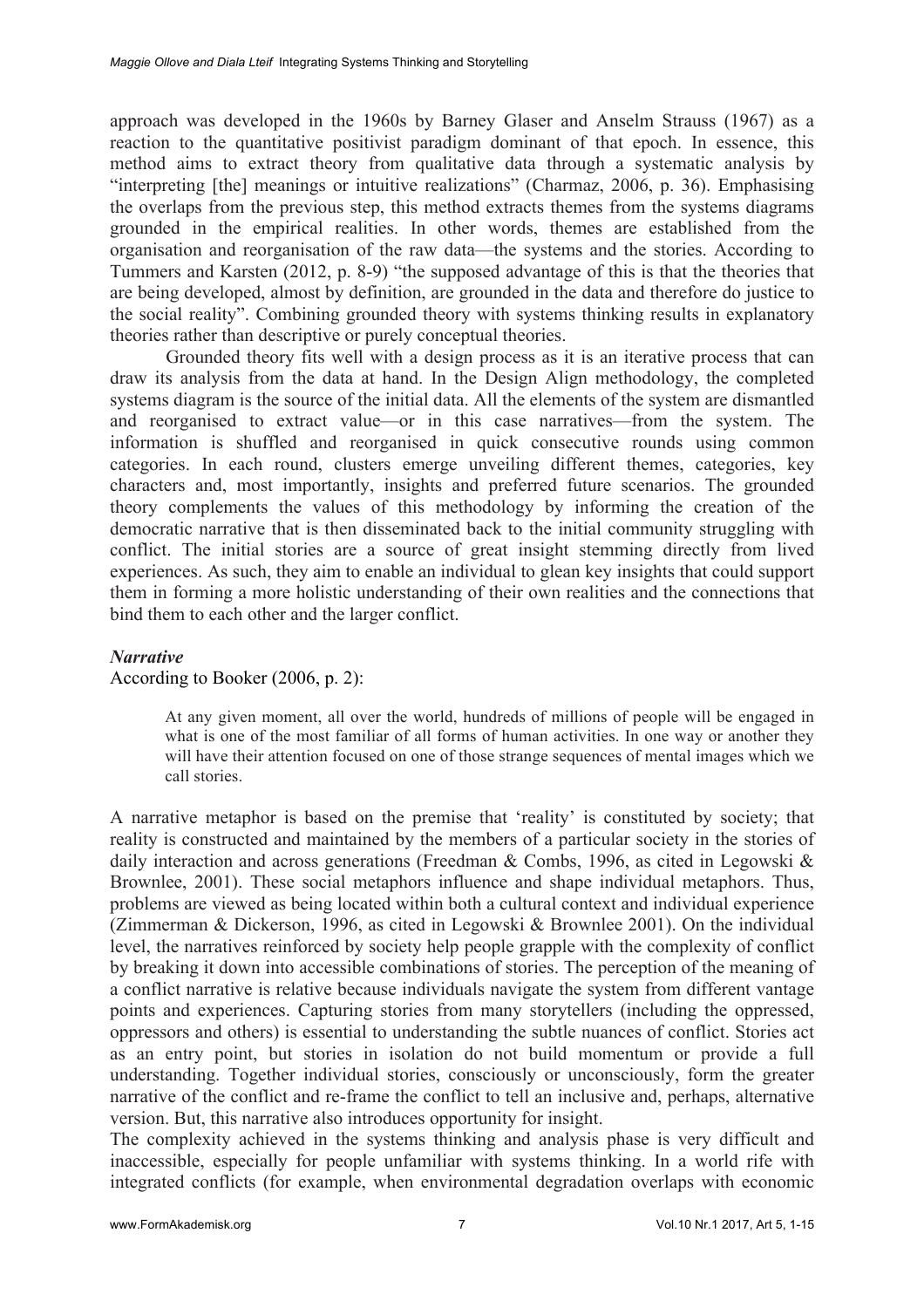recession as well as social justice issues) it is increasingly difficult for individuals to connect to complex, systemic problems. These problems have fundamentally become too complicated, and individuals no longer see their place in the system. However, narratives have the capacity to engage audiences, provoke thought and provide access for new audiences. In the context of the Design Align methodology, the narrative is defined as the synthesis of the multiple perspectives and stories around the conflict into an impactful, poetic and multi-layered storyline. This phase of the Design Align methodology translates complex conflict into relevant and accessible narratives that invite engagement from a diverse range of people. Essential to this engagement is the emphasis on the multiple entry points collected in the story collection phase and preserved in the analysis. The entry points to the larger conflict enable individuals to engage with the greater narrative.

Narratives package complexity into accessible structures for individuals to comprehend; they translate and reveal the results and insights from the analysis phase in provocative ways. The original stories, now supported by secondary research, allow for the themes that were developed in the grounded theory stage to be more fully and clearly developed. The initial stories are the substance that constructs the whole: the narrative. They are more than just descriptions of the conflict; they are its truth.

## *Dissemination*

As Gottschall (2012, "Conclusion," para. 11) noted: "But we are beasts of emotion more than logic. We are creatures of story, and the process of changing one mind or the whole world must begin with 'once upon a time'". Stories are the substance that construct the world rather than a means by which to describe it; they hold truth. The narrative then is shared truths. It is what connects one individual to another to build empathy and reveal overlaps. In the midst of conflict, opponents tend to forget that the other sides struggle with similar, daily issues. Understanding the others' point of view and the ways in which it is like one's own, makes it possible for people to move past their differences to build upon shared hopes.

Therefore, the Design Align methodology delivers a holistic narrative to the initial storytellers and the communities affected by the conflict. To uphold the values established through our process and the design criteria that guide the methodology, the dissemination or delivery phase is very important. A delivery system must be identified that hands the narrative to the initial storytellers, as well as other individuals that are affected by the conflict. The delivery system must be adapted to specific contexts, and it must be able to change depending on the specific community and its needs. However, it should also respond to issues of accessibility, transparency, inclusivity and respect.

In this stage, popular technological formats and platforms often emerge as the best option for an accessible and democratic way to deliver narrative. This includes interactive videos and podcasts as well as Facebook, Twitter and other social media networks. While our intention is to hand the narrative back to the original storytellers, we also want these individuals to take ownership of their narrative. This includes sharing, copying, changing or altering of the narrative; it no longer belongs to us (the story collectors), and experimentation, evolution and argument are encouraged.

## **Beirut: A case study**

The following Beirut, Lebanon case study serves to illustrate the methodology described above. On the scale of a nation, the Design Align methodology enters into a significantly complex array of intertwined histories, unclear relationships and corruption. Yet, the value of diagnosing the problem is very clear. Individuals are easily consumed by the levels of complexity at this scale and, for good reason, they often become complacent and live their lives with little or no knowledge of the larger systems. On the other hand, some individuals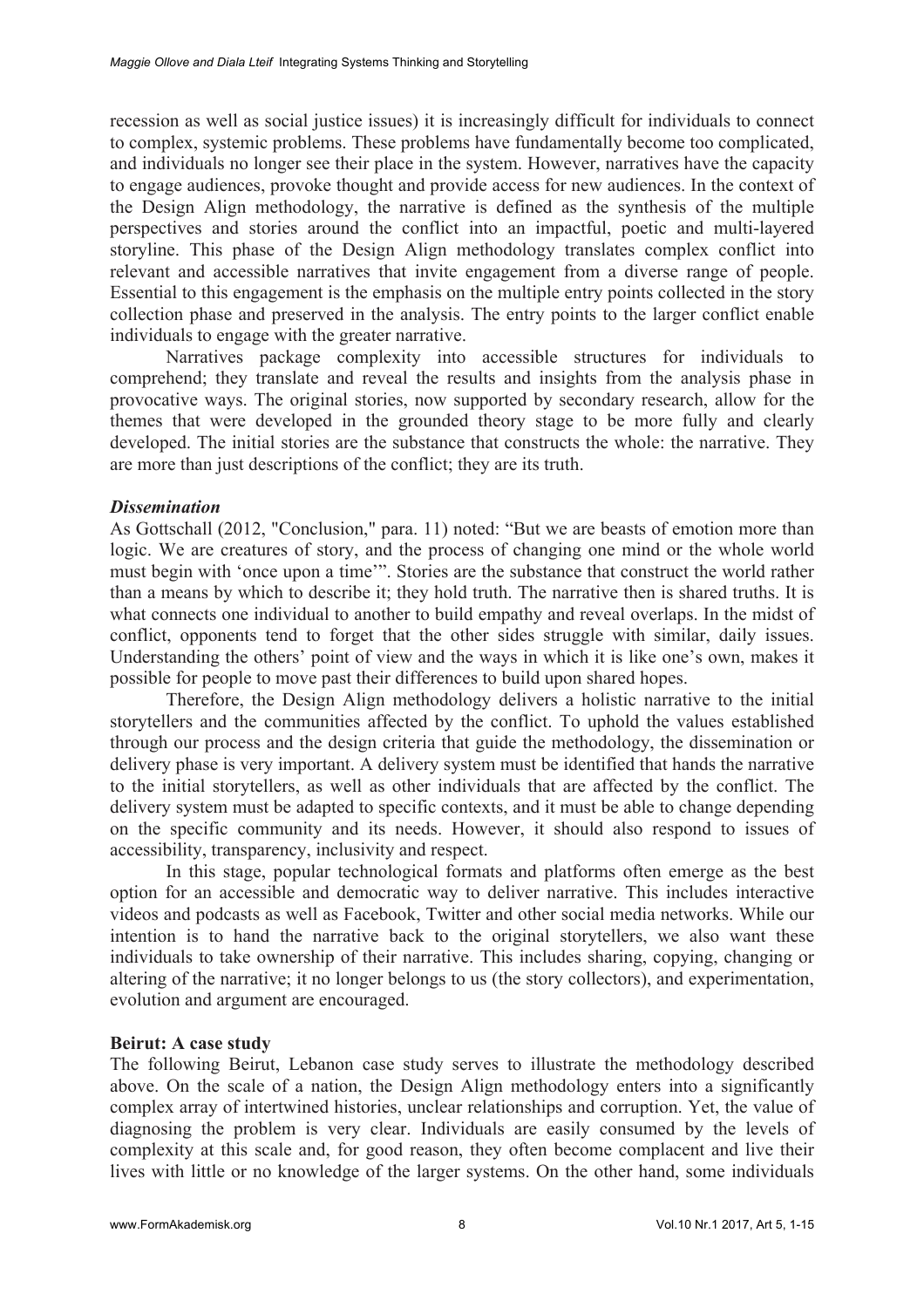reject this complacency and continue to engage with the systems. Still, this is a frustrating endeavour with few useful tools. At this level of complexity, the purpose of Design Align is to bring clarity by diagnosing the problem space, uniting individual subjectivities and pointing the way to insights that encourage people to act. By finding space for agency within an overwhelming wicked problem, individuals can (consciously or unconsciously) make small behavioural changes that will allow them to re-define their place in the system. With more time and increased awareness, this may lead to ownership over the wicked problem. In addition, when individuals locate spaces of overlap between their position in the system and someone else's position, it is possible to develop a shared perspective. This process of finding overlap does not necessarily lead to solutions or answers, but it does recreate a narrative based on ties between the system and individuals.

The Beirut case study uncovered challenging insights that shaped the trajectory of the Design Align methodology. Tackling this issue was only supposed to provide us with the means to start testing our methodology. Even if it meant failure, this large-scale conflict was tackled with the purpose of pushing the boundaries of what this methodology could be. Thus, we humbly approached the issue of corruption in Lebanon.

## *Stories*

By interviewing five experts from different fields, working either directly or indirectly on the issue of corruption in Beirut, Lebanon, we were able to collect a diverse range of perspectives. In this case study, the storytellers were a sociologist, a political expert, a designer, a United Nations (UN) officer and a historian. Each storyteller related a wellconstructed argument explaining the causes of internal conflict in Beirut through the lens of their individual field.

## *Raed Charaf - PhD in Sociology, Writer*

Charaf's depiction of the Lebanese conflict emerged from his observation of individual behaviours and societal patterns. His story included the idea of 'the other', which separates Lebanese society into two major groups. This is the typical us-versus-them mentality. Guided by the protocol, he directly related this mentality to the media and local coverage of the news that reinforces this divide by "magnifying the differences of the other (Charaf, personal communication, 2012)." Charaf's story revolved around how the media's use of stereotypes portrays an illusion of mass control that amplifies community segregation and hatred. In this scenario, the resulting divide allowed the leaders to maintain power by dividing citizens.

## *Carole Maalouf - Political Communication Consultant*

Maalouf's story started with her daily frustration with unbearable traffic jams, which naturally led into her description of a corrupt government that does not allocate funds towards maintaining infrastructures. Going through the scales of her story, she described a core political concept known as the "societal security dilemma (Maalouf, personal communication, 2012)." She illustrated this theory using the Lebanese War<sup>1</sup> as example. The war was the result of fear; the Christian Lebanese community feared the Palestinian armed presence. Although the Palestinians never made a direct threat, the Lebanese population perceived one. At the same time, the Lebanese Muslim community felt alienated by the Christians, and they saw this as an opportunity to form an alliance with the Palestinians. This basic setup essentially describes the existing conditions that aggravated the materialised conflict or war.

## *Marc Baroud - Designers and Program Director of the Design Program at A.L.B.A*

Baroud's depiction of the conflict was told through his daily struggles with individuals who lack accountability for their actions. Driven by profit and greed, the Lebanese society he once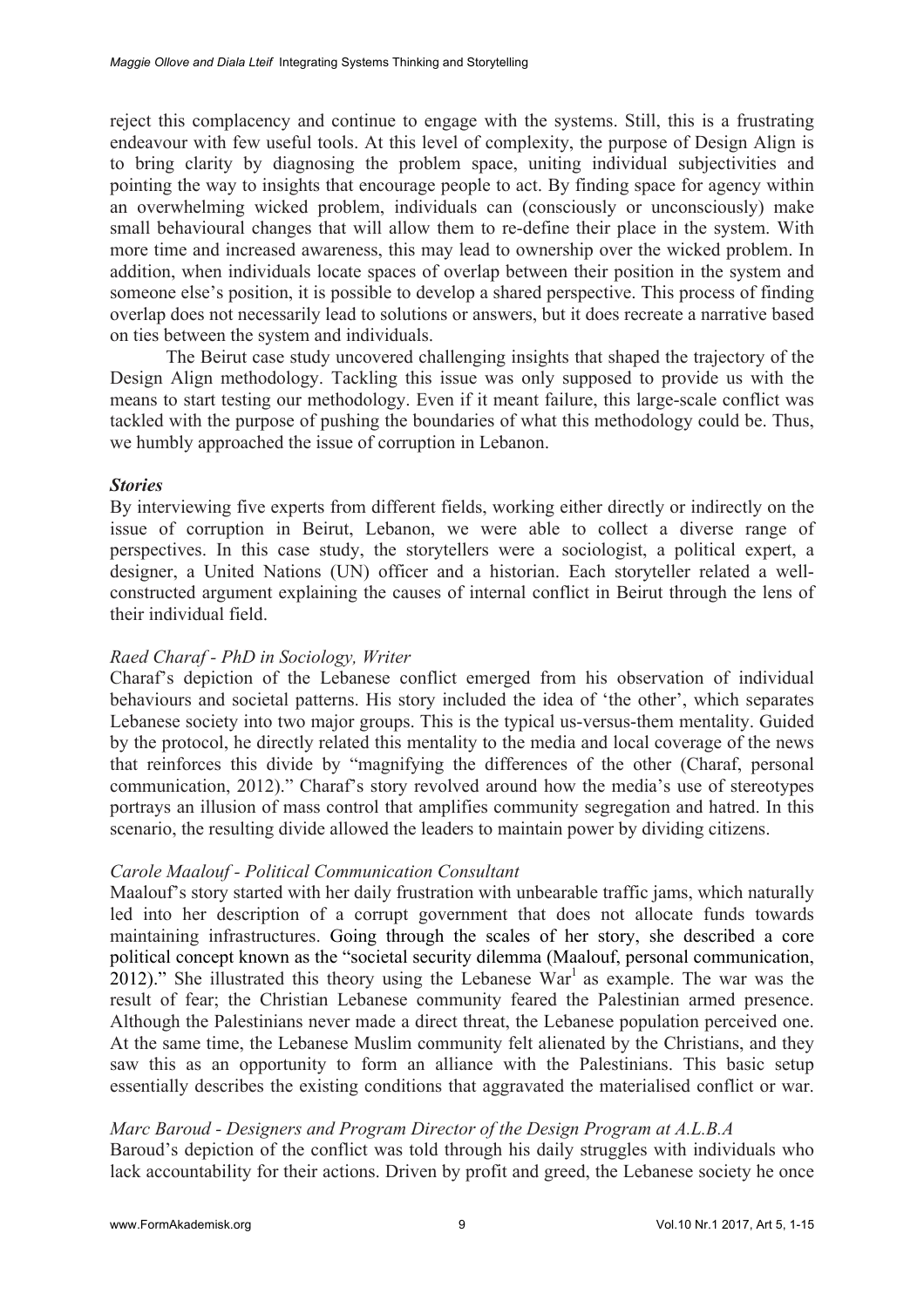knew had lost its drive for passion, creation and innovation. According to Baroud, the main issue was economic corruption. He described this as *economic racism*, or the tendency of people to think that income is an indication of status. Building from there, Baroud spoke about cultural values, which seem to be the last thread holding this society together. He still has hope in the future and he locates alternatives for his students who can, and will, bring change.

## *Ahed Sboul - Chief of Conference Services United Nations*

Having lived and worked in Lebanon for nearly 10 years Sboul has amassed enough experiences and knowledge to understand both the native and non-native view. Yet, despite the amount of time she has resided in Lebanon, Sboul (who maintains a diplomatic status) feels that she is an outsider who does not belong to this nation. In her story, she critiqued the individualistic behaviour of the Lebanese. She defined individualistic behavior as the tendency for people to act on their own behalf with little thought to the greater collective.

# *Gregory Buchakjian - Historian, Photographer*

Coming from a historical perspective, Buchakjian's story begins in a traffic jam, similar to how Maalouf's story began. Buchakjian compared this individualistic behaviour to historical drifts and cultural tendencies of the 1600s and the Ottoman Empire. He explained how many of the informal structures, which the local Pashas (representatives of the Ottoman authority) instilled to govern their land in a world with no technological communication, have been preserved to the present day. Consequently, the local leaders are able to maintain control over communities and neighbourhoods, which facilitates corruption.

# *Systems thinking and analysis*

Although each interview was imbued with great insight and connected the individual's struggles to bigger systemic issues in the Middle East, none of the stories offered a complete narrative. By not overly limiting or defining the problem space, the five stories that were collected had little overlap and major divergences. Yet, it was interesting to combine the five perspectives into a coherent system because it showed how large a global system can become, and how narrow an individual's perspective can be.

This process revealed a lack of alignment not seen on the other scales. The interviewed individuals were not only unable to locate themselves within this conflict, they were completely separated from it. This resulted in the need to show people different perspectives of the same problem, and to also guide them to take ownership over the absence of alignment.

## *Narrative*

Through system mappings and several rounds of grounded theory led pattern-finding, several recurrent themes were identified. This included individualistic behaviour, as well as corruption, and the individual fear and need for protection. Several themes emerged education, the collective, and revolution—that resonated with multiple storytellers. These major themes were then organised into thematic clusters informed by the Seven Basic Plots (Booker, 2006). The plots were further developed with character sketches, detailed events and a set story structure. Based on the systemic insights, the central context of the narrative was focused on a traffic jam, and the character of 'the other' became the antagonist.

With the structure of the story set, a storyboard was created in order to fill in the details. In visualising the different scenes, it became apparent that the narrative defied the rules of a linear storytelling format. The complexity of this conflict required constant jumps in both time (when referring to historical incidents, such as the war) and space (when simultaneously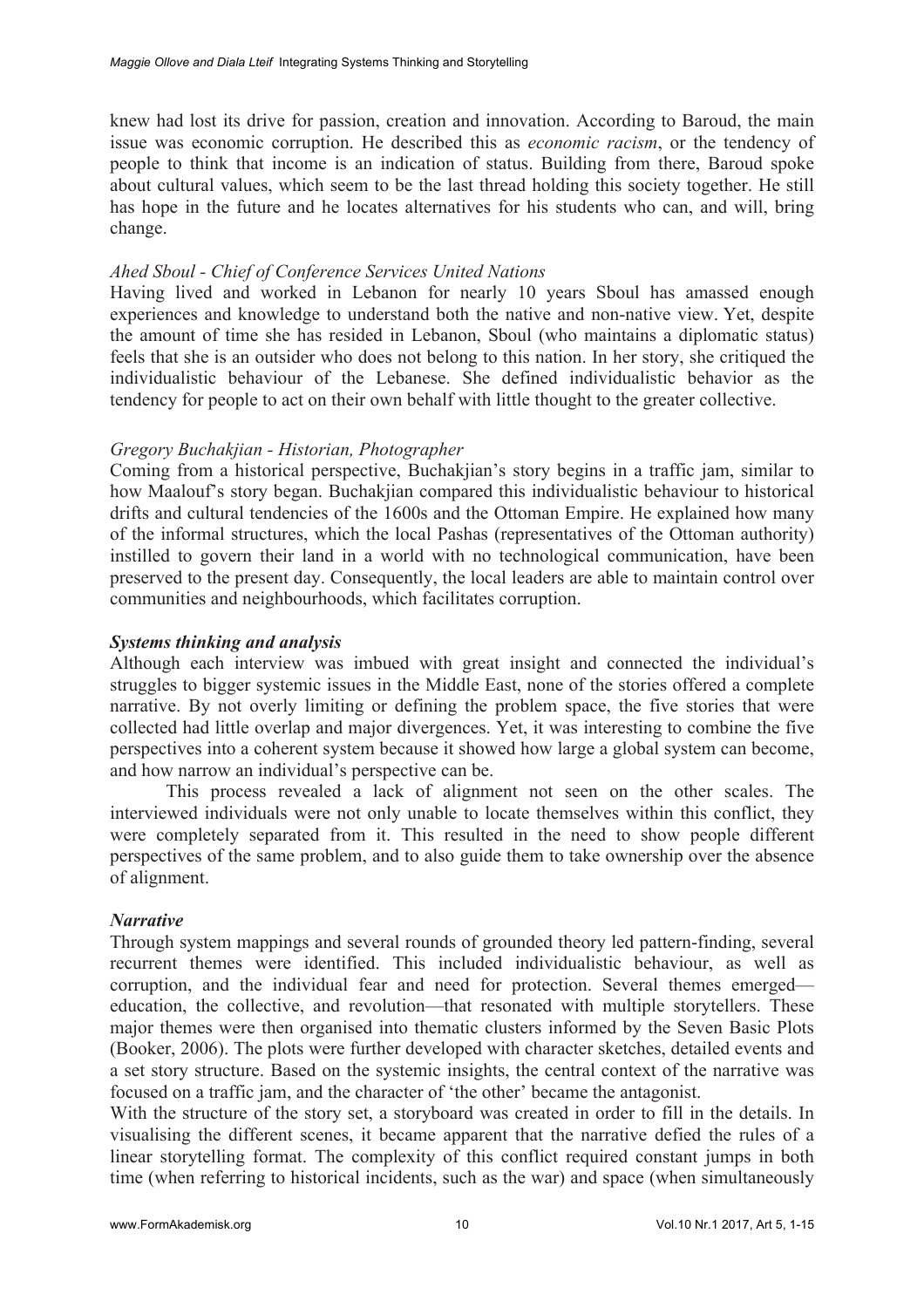addressing several issues). The lack of linearity or the ability to understand the problem chronologically needed to be highlighted. So, we created a pop-up book where the structure could evolve to fit this demand. This pop-up book combines the materiality of the stories with a structure that allows the pages to be flipped to show the passage of time. Physically extending beyond the two-dimensional paper also enabled us to, metaphorically, extend beyond a linear narrative. To keep the book grounded in reality despite its seemingly whimsical structure, the narrative referenced many real-life places, dates and people.

#### *Diagnosis*

In the midst of a wicked and complicated conflict, claiming a diagnosis is a bit naïve, especially at this early stage of the process. However, at this point it is possible to present the interesting insights that were uncovered through the combination and analysis of different stories. For this case study, the emergent themes included ideas about corruption, the lack of unity, fear and protection and individualistic behaviour.

The theme of individualistic behaviour resonated with several of the original storytellers and other members of the general public in Lebanon who were introduced to the pop-up book after its completion. Lebanese people do not clearly distinguish between individualism, individual behaviour, the right to privacy and a sense of unique self. There is an unspoken assumption that Lebanese people have the right to judge others based on their behaviour. Yet, this only applies to individuals (on the more superficial level) because there is a refusal to behave for the common good—thus, individualistic behavior and the lack of accountability reinforces a corrupt society.

#### *Dissemination*

The pop-up book created during the narrative phase was filmed for a short video to capture the narrative as a whole. The video was shown to close friends and members of the Lebanese community to solicit constructive feedback. It will soon be released to wider audiences, including the original storytellers. The structure of the pop-up book allows additional pages to be added that incorporate new insights uncovered through this process.

Today, we live in a world where social media has the capacity to launch revolutions and where connections made in the digital world can be as powerful as they are in the tangible world. While this project never intended to go viral or make lasting change, change does start somewhere and the findings of and reactions to this methodology were powerful. By creating a narrative emphasising the poetry and elegance of the narrative of a conflict, this methodology intends to appeal to the empathetic side of people and to nudge, rather than force, an understanding of the complexity of corruption in Beirut. According to Stroh (2000), through the field of organisational design:

We have learned that aligning people around a shared vision and mission is not enough to make the alignment stick. People also need to have a shared picture of reality and to understand their contribution to the existing situation. Without this picture, people cannot agree on how to get where they want to go because they cannot agree on where they are. Furthermore, they resist acting differently because they do not feel responsible for their current circumstances. They tend to blame others or forces beyond their control and believe that others must change first (Stroh, DP., 2000 p. 7).

The value of this methodology in such a large-scale conflict is that is can be used to diagnose complexity, which confers ownership to individuals through their own subjectivities, while also introducing the subjectivities of others in manageable and respectful ways. This has the potential to lead to change.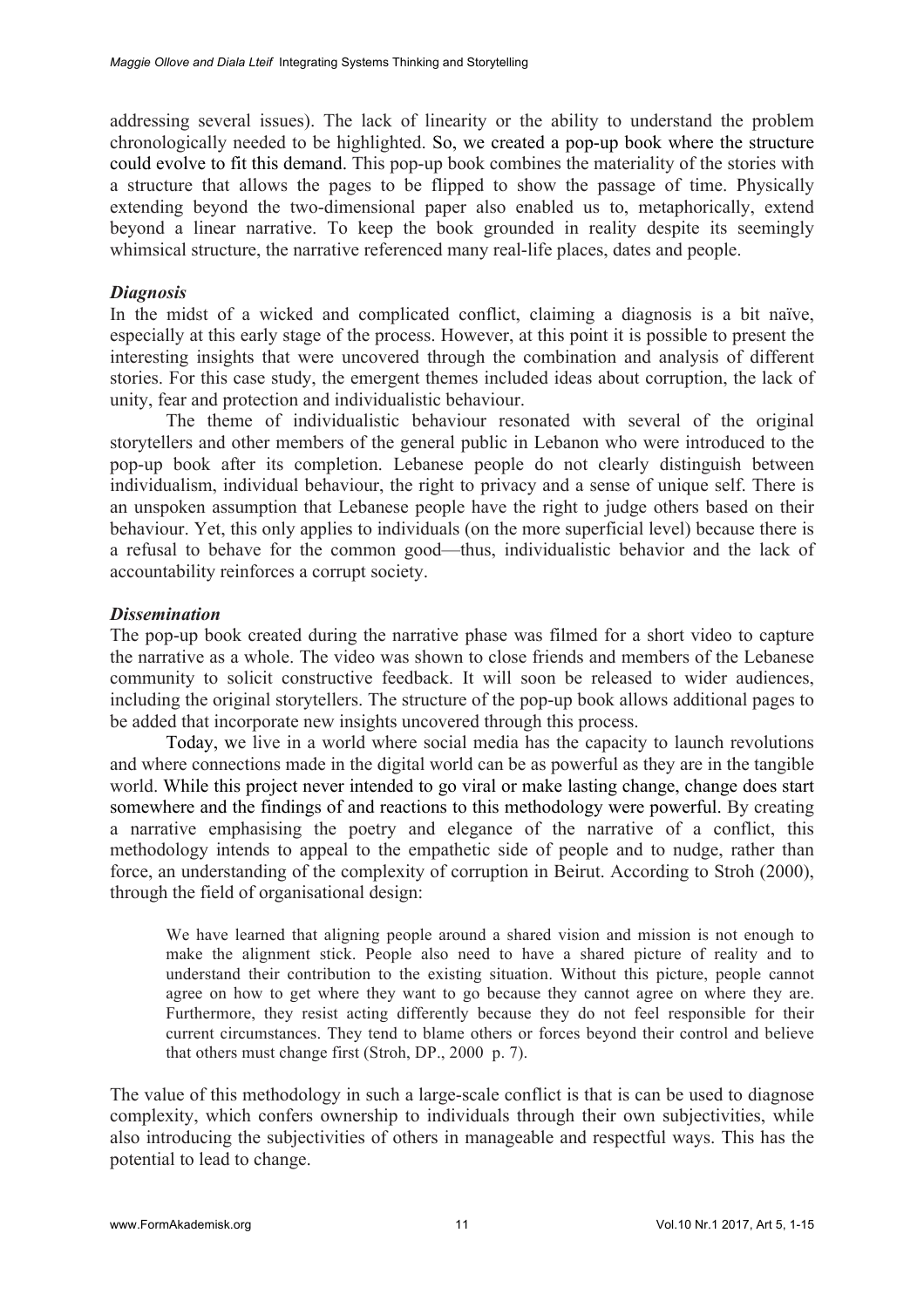# **Outcomes**

Since the authors assumed different roles for the Beirut prototype, it was possible to examine this context in different ways. Because Diala Lteif is Lebanese and grew up amidst this conflict, we had the benefit of an insider's perspective. On the other hand, Maggie Ollove was foreign to the conflict (though not any longer) and contributed the insight of a potentially lessbiased perspective. Together we diagnosed this problem space from a place of empathy, sympathy, passion and scepticism. Through this way of working, we established the importance of acknowledging, and even embracing, our subjectivities, rather than subduing or ignoring them. People enter any problem space with their own biases and assumptions that cannot—or perhaps should not—be designed around. In fact, designers should use the tools, processes and methods of design to creatively and innovatively apply their subjectivity to a problem space.

The complexity of the Beirut prototype became all-encompassing and, at times, even frustrating. We were easily lost in this wicked problem. However, from our personal reactions and empathies for the storytellers and the conflict itself, we realised it was necessary to establish different entry points into the complexity. Each person understands conflict in a unique way. Therefore, multiple entry points are needed to engage a more diverse group of individuals in our Design Align methodology. Stories have the capacity to deal with the varied personal connections to conflict, while the systemic approach launches a step towards transforming the stories into a stronger and immortal collective narrative that is relatable even after the passage of time.

This is especially relevant for Lebanon, a country left without a modern history book. In that country, history textbooks taught in schools do not recount stories past the early 1970s when the war began. Once the civil war ended, vastly different perspectives emerged about what happened and what should be remembered. These disagreements prevented a consensus about what the common historical narrative should be; therefore, no history book was written. Consequently, Lebanon's history and present intertwine, thereby preventing citizens from reflecting on events that can only be gained through the passage of time. The country remains in conflict, never healing from past events.

The Design Align methodology applied in the Lebanon context highlights the importance of a collection of narratives at such a large-scale, and it begins to take the place of a history book. Through the preservation of individual perspectives, every citizen begins to understand her/his conflict through a subjective entry point into this system. This encourages individual reflection on a larger conflict. By understanding how she/he fits within this wicked problem, an individual can also begin to imagine exit routes and preferred futures. This is how alignment is attained. This Design Align methodology strives not to make the change, but to diagnose conflict and locate opportunities for change.

## **Conclusion**

For systems thinking to work with design praxis, large-scale understandings need to be grounded in subjective perspectives and individual stories. Without this connection, the most integral piece of conflict is missing: the stories that create the system of conflict. In its most basic form, a story is a moment in time. Through the collection of many moments or stories, the larger narrative can be found and then analysed through systems thinking to lead to a thoughtful, necessary diagnosis that can be the basis for thoughtful design. As Rittel and Webber (1973, p. 161) concluded, "the formulation of a wicked problem is the problem! The process of formulating the problem and of conceiving a solution (or re-solution) are identical, since every specification of the problem is a specification of the direction in which a treatment is considered." Focusing on the connection between systems thinking and individual stories is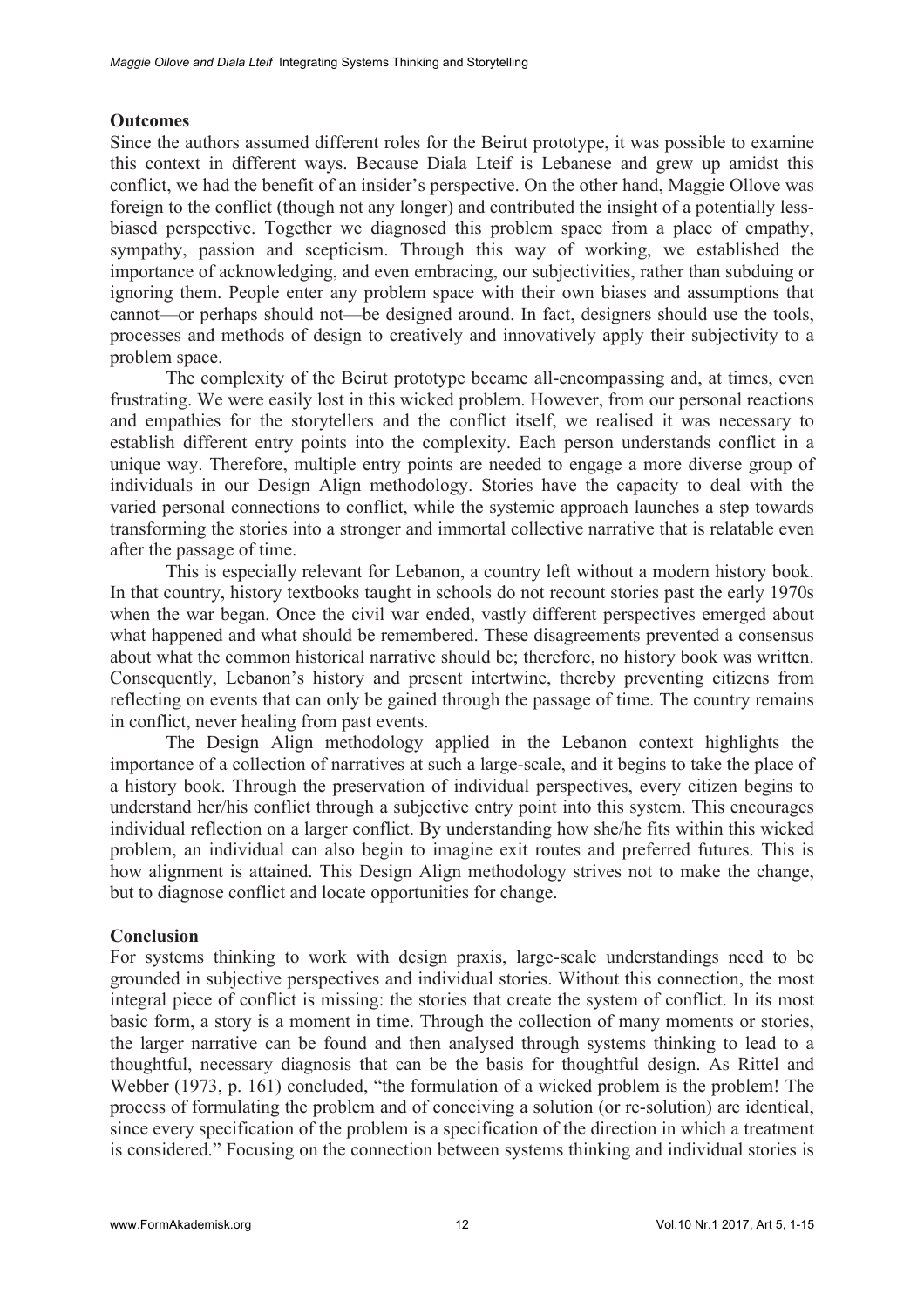a methodology of problem formulation. It is design that focuses on a diagnosis, not on a solution.

With a viable, empathetic and understanding diagnosis, design can begin to do what it does best—to act. Perhaps the expertise of designers working within complex problem spaces can be aimed at connecting different methods that entail several incompatible processes, in this case, systems thinking and storytelling. Design has the capacity to balance the incommensurable within a designed artefact. In fact, "reconciling incommensurate requirements is an essential aspect of design" (Sargent, 1994, p. 390). With its hopeless complications, the foremost need of design is not to solve problems. A more pressing need is design's ability to function as the interpreter and translator of the chaos of complex conflict, by integrating systems approaches and individual subjectivities. By respecting that problem spaces are inherently multi-layered, complex twists of ever-changing systemic thought and subjective stories, design praxis needs to evolve into a cognitive and dialogic field that is reshaped through integrated praxis. In embracing the subjective, the individual, the whole, the systemic, the political and the empathetic, design can be the means for first understanding and then acting.

#### **Maggie Ollove**

Post-Graduate Fellow School of Design Strategies, Parsons the New School of Design, New York Email address: maggie.ollove@gmail.com

#### **Diala Lteif**

Deputy Director of Faculty Académie Libanaise des Beaux-Arts (ALBA), École des Arts-Décoratifs, Lebanon Email address: dialalteif@gmail.com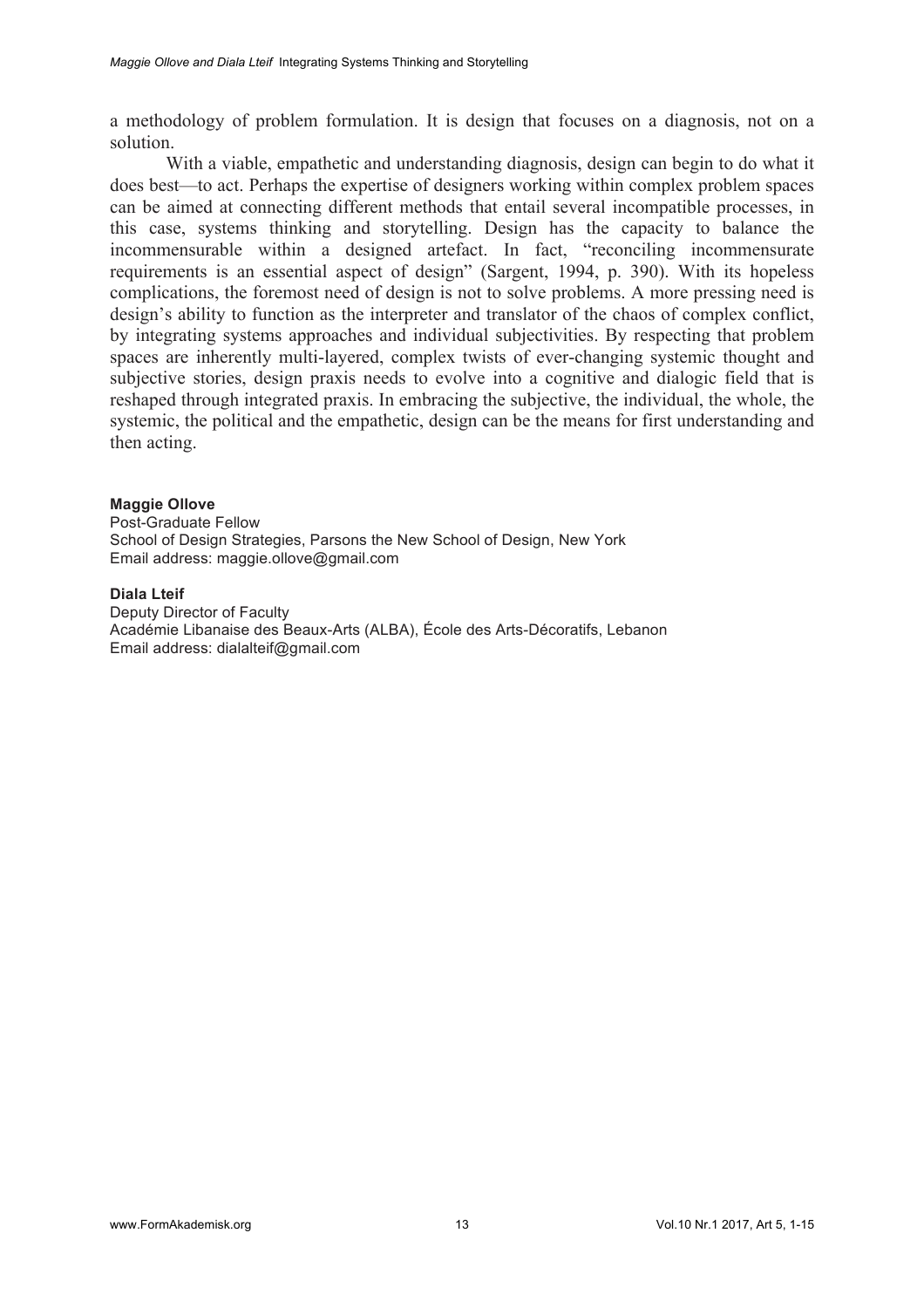#### **References**

- Ackoff, R. L. (1999). *Re-creating the corporation: A design of organizations for the 21st century*. New York: Oxford University Press.
- Ackoff, 1999 as paraphrased in Pourdehnad, John, Wexler, Erica R. and Wilson, Dennis V. Systems & design thinking: A conceptual framework for their integration. *Organizational Dynamics Working Papers 2011*. 3. Web.

http://repository.upenn.edu/cgi/viewcontent.cgi?article=1009&context=od\_working\_papers

- Barki, H. & Hartwick, J. (2004). Conceptualizing the construct of interpersonal conflict. *International Journal of Conflict Management*, 15(3), 216-244.http://dx.doi.org/10.1108/eb022913
- Booker, C. (2006). *The seven basic plots: Why we tell stories.* New York: Bloomsbury Academic.
- Buchanan, R. (1992). Wicked problems in design thinking. *Design Issues*, *8*(2), 5-21.
- Charmaz, K. (2006). *Constructing grounded theory: A practical guide through qualitative analysis*. London: Sage Publications Ltd,.
- Fold 3. (2013). *The National Archives and US Holocaust Memorial Museum*. Retrieved from https://go.fold3.com/holocaust\_records/
- Freedman, J. & Combs, G. (1996). *Narrative therapy: The social construction of preferred realities.* New York: W.W. Norton.
- Fullerton, D. Steward, J. & Morgan, S. (2013). *Rwandan stories.* Vanishing Points P/L. World Vision.
- Gottschall, J. (2012). Why Storytelling Is The Ultimate Weapon. *Fast co-create*. Retrieved from https://www.fastcocreate.com/1680581/why-storytelling-is-the-ultimate-weapon
- Hanington, B., & Bella M. (2012). *Universal methods of design: 100 ways to research complex problems, develop innovative ideas, and design effective solutions*. New York, NY: Rockport Publishers.
- Jones, P. (2016). Systemic design principles for complex social systems, Chapter 4. In G. Metcalf (Ed.),*Social systems and design: Volume 1 of the translational systems science series*, Springer Verlag.
- Jung, C as quoted in Andermahr, S. &Pellicer-Ortín, S. (2013) *Trauma narratives and herstory. .* Retrieved from http://cne.literatureresearch.net/publications/96-trauma-narratives-and-herstory, page 2.
- Kvarchelia, L. (2013). Use of the Georgian-Abkhaz Conflict as a theme in Abkhazia's election process. In J. Javakhishvili & L. Kvarchelia (Eds.), *Volume 2 Instrumentalisation of conflict in political discourse*  (15-35). International Alert. Retrieved from: http://www.international-alert.org/sites/default/files/publications/Caucasus\_2013\_Myths\_Vol2\_EN.pdf
- Legowski, T. & Brownlee, K. (2001). Working with metaphor in narrative therapy. *Journal of Family Psychotherapy, 12*-1, 19-28.
- Mayer, B. S. (2012). *The dynamics of conflict resolution: A practitioner's guide*. San Francisco: Jossey-Bass Publishers, 2nd edition.
- Maiese, M. (2003) *What it means to build a lasting peace.* In G. Burgess & H. Burgess (Eds.),*Beyond intractability.* Conflict Research Consortium, University of Colorado, Boulder, Colorado, USA. Retrieved from http://www.beyondintractability.org/bi-essay/peacebuilding.
- Mindell, D. (2002). Bodies, ideas, and dynamics: Historical perspectives on systems thinking in engineering. ESD Symposium, Massachusetts Institute of Technology Engineering Systems Division Working Paper Series ESD-WP-2003-01.23-ESD Internal Symposium, Retrieved from https://esd.mit.edu/WPS/internal-symposium/esd-wp-2003-01.23.pdf
- Pourdehnad, J., Wexler, E. R., & Wilson, D. V. (2011). Systems & design thinking: A conceptual framework for their Integration. *Organizational Dynamics Working Papers*, 6. Retrieved from

http://repository.upenn.edu/cgi/viewcontent.cgi?article=1009&context=od\_working\_papers

- Richmond, B. (1993). Systems thinking: Critical thinking skills for the 1990s and beyond. *System Dynamics Review (Wiley)*, *9*(2), 113-133.
- Rittel, & Weber. (1973). Dilemmas in a general theory of planning. *Policy Sciences*, *4,* 155-169.